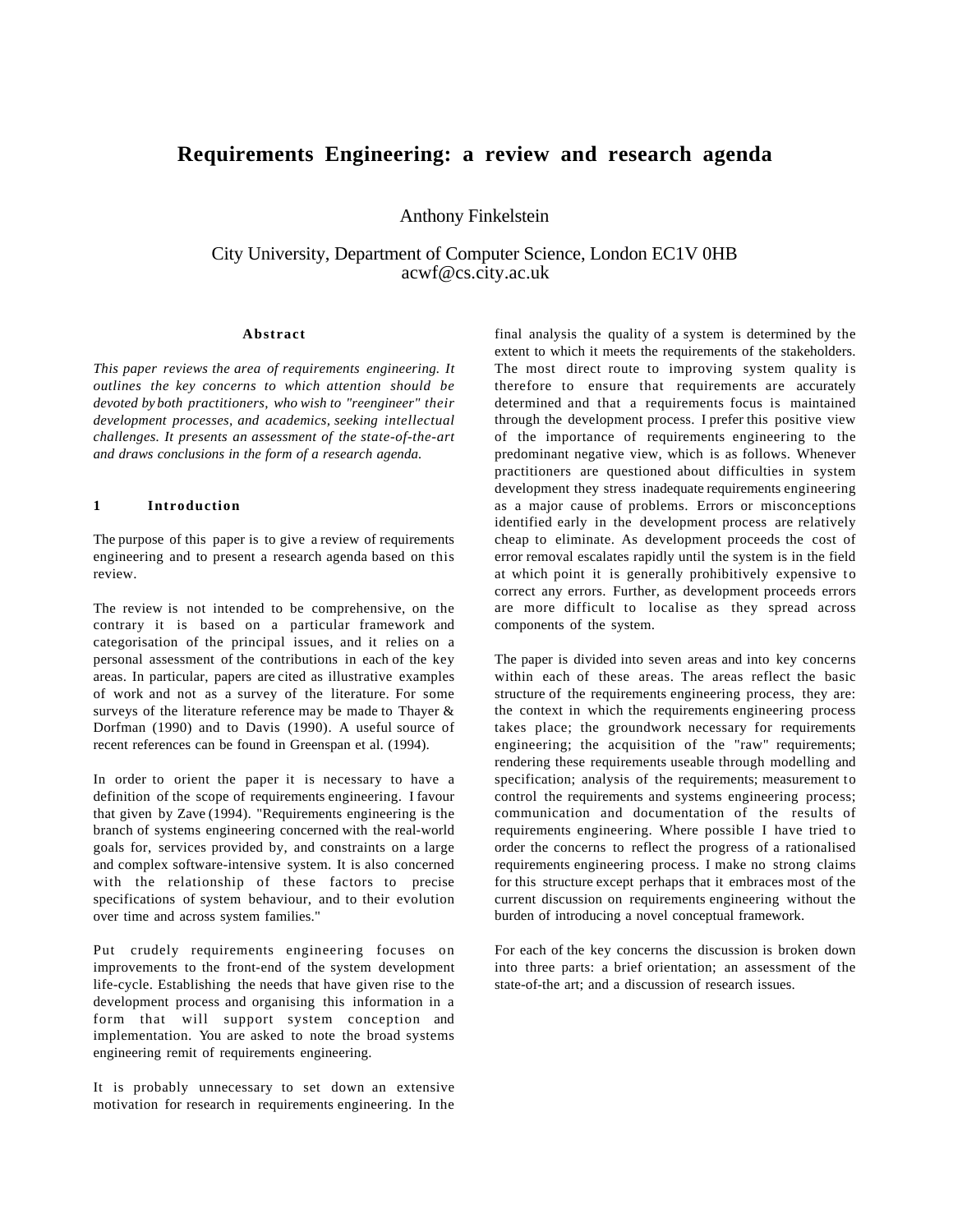## **2 Context**

## *What are the necessary preconditions for effective Requirements Engineering?*

*Orientation*. Before devoting increased effort and resources to requirements engineering it is essential for certain preconditions to be satisfied otherwise it will be dissipated by a generally disorganised development process. In other words it is important that developers do not run before they can walk! Because organisational distance can dim the "voice of the customer" in the subsequent development process, requirements engineering effort is particularly susceptible to wasteage. It should be immediately clear that a defined and documented development process and rigorous project management of costs, schedule & changes are prerequisites for effective requirements engineering. Without these there is no ability to make informed commitments in the development process nor channel for the information produced by requirements engineering.

*Assessment*. This area has been brought to general attention in the literature on software process maturity (Humphrey, 1988). Perhaps the most important research lesson that this area of work has taught us is that improvements in software development are interlocking. The results of associated studies have firmly indicated to the research community that many of its concerns are beyond the immediate capabilities of industry and that it needs to clearly identify the priorities associated with different improvements and their supporting preconditions (Humphrey et al, 1989). Requirements engineering research has been no better than any other area of software and systems engineering in this regard.

*Issues*. Much of the work in requirements engineering has been built on the tacit assumption that it is situated in a standard "waterfall" process of system development. In this case there is a clear mechanism for feeding the products of the requirements engineering process through to design and obvious management breakpoints for measurement and control. We have an intuitive understanding of the preconditions for requirements engineering and how to establish them. In "unconventional" processes such as incremental development there is less clarity on the interface between requirements engineering and the overall system development process and how to maintain the link between a design and the emerging requirements. Further work is necessary in this area.

## *Organisational setting*

*Orientation*. Requirements engineering can take place in many organisational settings. The development process may be: internal to an organisation, where the system is being produced by that organisation for its own use; bespoke, where a client requests another organisation to produce a system specific to its requirements; customisation in which some generic product or framework is tailored to meet a set of requirements set down by an external client; cooperative in which knowledge of the application, the requirements, and the eventual use of the system is distributed among different organisations who are partners in a development process; product oriented in which an organisation develops a product to be placed in a perceived market. Each of these settings confers slightly different responsibilities and in each case suggest different technical priorities.

*Assessment*. The issue of organisational context and its ramifications for the organisation of system development has, until recently (Jones & Brooks, 1994), been neglected in software engineering. The information systems community has, by contrast, recognised this issue (Yadav, 1983) and has attempted to make the assumptions about organisational context, on which methods and techniques depend, explicit. Broadly the dominant view from within software engineering has been fixed on bespoke development. This is largely because this type of development is characteristic of the defence organisations and contractors who have been most articulate about their difficulties and who have funded software engineering research.

*Issues*. There is a growing recognition of the importance of system customisation and extension (Lubars et al, 1993) cynics might suggest that this reflects the tougher stance of defence procurement agencies. There is virtually no work on the support for developing products for markets though this concern is surfacing within general debate, in particular through large telecommunications organisations who, since deregulation, now deliver services into a global competitive marketplace.

#### *Contract and procurement procedures*

*Orientation*. In many organisational settings the requirements engineering process is framed by contractual and procurement issues. Statements of requirements assume a different force when embedded in a legally binding contract. The ability to question or pose alternatives to certain requirements may be blocked by the procurement procedures of which system development is only a part. Unless attention is paid to the subtle interactions between contract, procurement and requirements engineering relatively trivial issues can severely distort the development of the system.

*Assessment*. Most introductory texts on software and system development make mention of the concept of the specification as contract. The contract metaphor has been extensively exploited in the study of specification and of tool support (Lehman, 1985). Generally however, contractual and procurement matters are regarded as organisationally specific or otherwise out of the scope of requirements engineering.

*Issues*. Requirements engineering does not take place in a vacuum. Let us take as an example a typical competitive tender. Both the tender document and the bids that respond to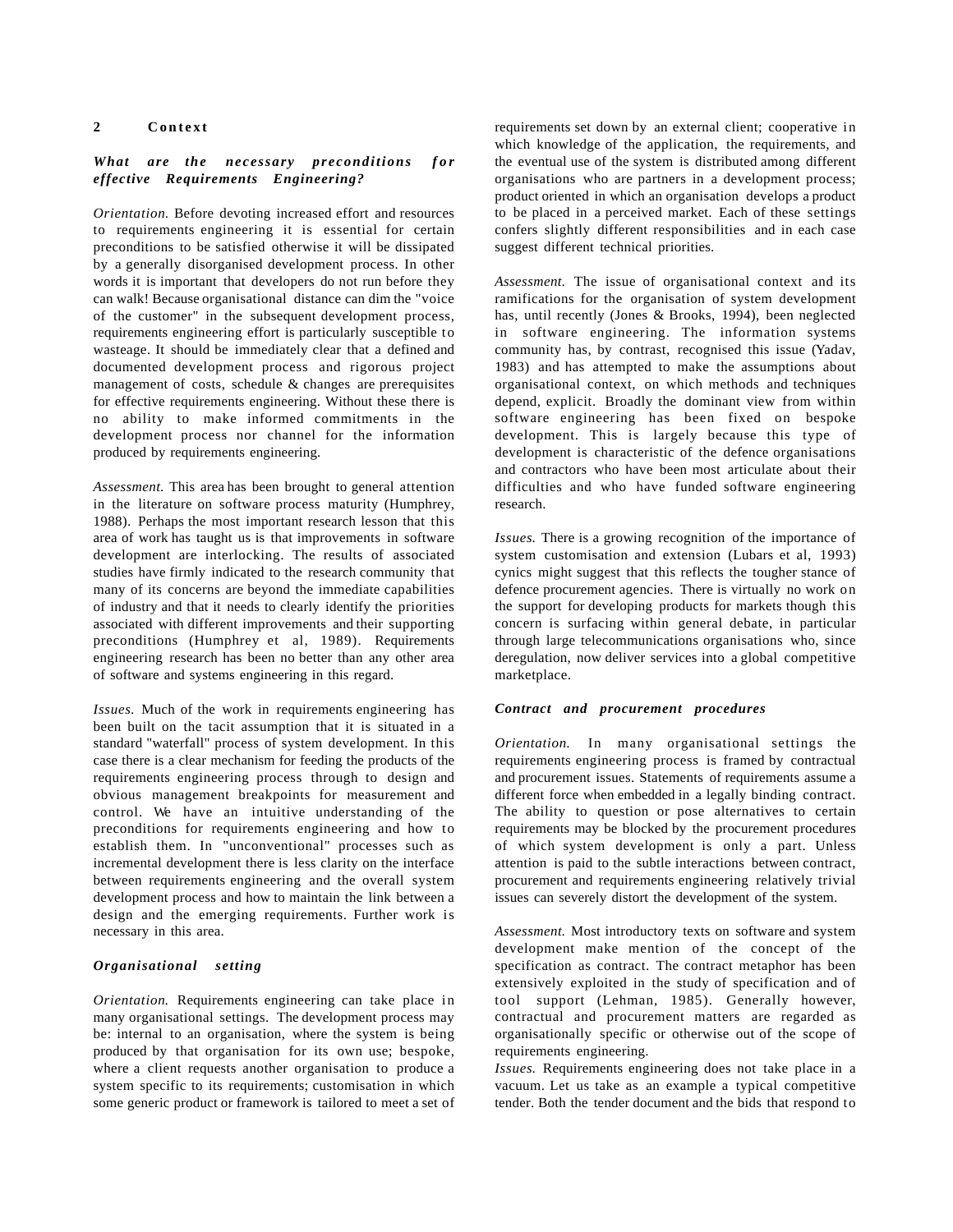it contain products of requirements engineering. These may be coloured by the commercial context and the risks of giving advantage to competitors also engaged in the process. Linked to this is the difficult matter of how to demonstrate the capacity to respond to a set of customer needs without actually doing the design. These are real and significant concerns which should be addressed by research.

## *Personnel and staffing the requirements engineering process*

*Orientation*. Requirements engineering requires particular skills both on the part of the engineers principally involved in the system development process and on the part of the client representing the requirements within that process. These skills are largely communication skills. On the part of the systems engineer: the ability to listen and to assimilate the vocabulary and problems of the client. On the part of the client representative: to understand their constituents; to have the authority to make commitments and to be held responsible for those commitments. In the final analysis the effectiveness of a requirements engineering process is constrained by the skills of the individuals who are party to it.

*Assessment*. There is a longstanding recognition in the software and systems engineering literature of the importance of communication skills in all phases of the requirements engineering process (Scharer, 1985). Some more detailed accounts arising from research on participative methods are also available. Unfortunately most of the literature is anecdotal and unsuitable as a basis for selection and training.

*Issues*. There is substantial empirical evidence to support the importance of skilled individuals to the development process as a whole (Boehm & Papaccio, 1988) and corresponding to this there is a body of work on the psychology, selection and training of programmers (Curtis, 1987). It would be extremely valuable if this work could be extended to the participants in requirements engineering though doing so may pose some methodological difficulties.

#### **3 Groundwork**

#### *Bounding*

*Orientation*. The first step in a requirements engineering exercise is to establish the scope and delineate the bounds of the requirements and design space. To set out the broad area of concern and to distinguish it form those aspects of the world which are not of concern or, viewed the other way, to define the space in which as engineers we are free to act. If the bounds are set too narrowly we may be constrained to miss an opportunity to respond to an underlying need. If the bounds are set to widely we may waste time or act outside our competence or authority. Bounding errors are characteristic of novice systems engineers.

*Assessment*. The issue of bounding is one of the most thorny in requirements engineering. There have been very few attempts to tackle it head on. A notable exception is Jackson & Zave (1993). It appears relatively straightforward in any given case to draw bounds but to give general guidance on how to make bounding decisions is very difficult.

*Issues*. Further foundational and conceptual work is required in this area. Interesting possibilities include the use of design experience to inform bounding decisions.

#### *Feasibility and risk*

*Orientation*. It is quite clear that there are certain requirements which it is infeasible to respond to. Typically these are cases where the costs of establishing the requirements exceeds the benefits gained in satisfying the needs which underpin them; or, where satisfying the requirements would be, prima facie, illegal, unethical or contrary to the laws of science. It is common sense that feasibility should be determined as early as possible. Alongside this it is important to identify the primary risks to which the system development process is exposed. This involves a basic assessment of the consequences of errors or failures in each part of the development process. Once this has been done it is possible to make a sensible allocation of effort across all aspects of development.

*Assessment*. Feasibility studies, a feature of almost all industrial system development processes have been largely ignored in the research literature. The exception being where such studies are linked to the development of prototypes (see exploration below). The area of risk as it relates to system development is attracting attention and there have been some significant contributions to this literature (Boehm et al, 1994).

*Issues*. Establishing feasibility is linked to the same problems of "premature design" as bounding, discussed above. Obviously our ability to establish feasibility and risk can be improved by analysis of previous projects, particularly post-mortem analysis of system failures. Methods for carrying out such analyses and for recording and deploying the resulting knowledge are of interest.

#### **4 Acquisition**

#### *Stakeholder analysis*

*Orientation*. The process of stakeholder analysis involves identifying those individuals or roles who should have a voice in the requirements engineering process. These may be clients, users and other beneficiaries, they may also be people involved in subsequent design, implementation, maintenance of the system. Stakeholder analysis involves understanding their responsibilities, capacities and the organisational relations between them. This analysis serves as a map for subsequent information gathering and a means of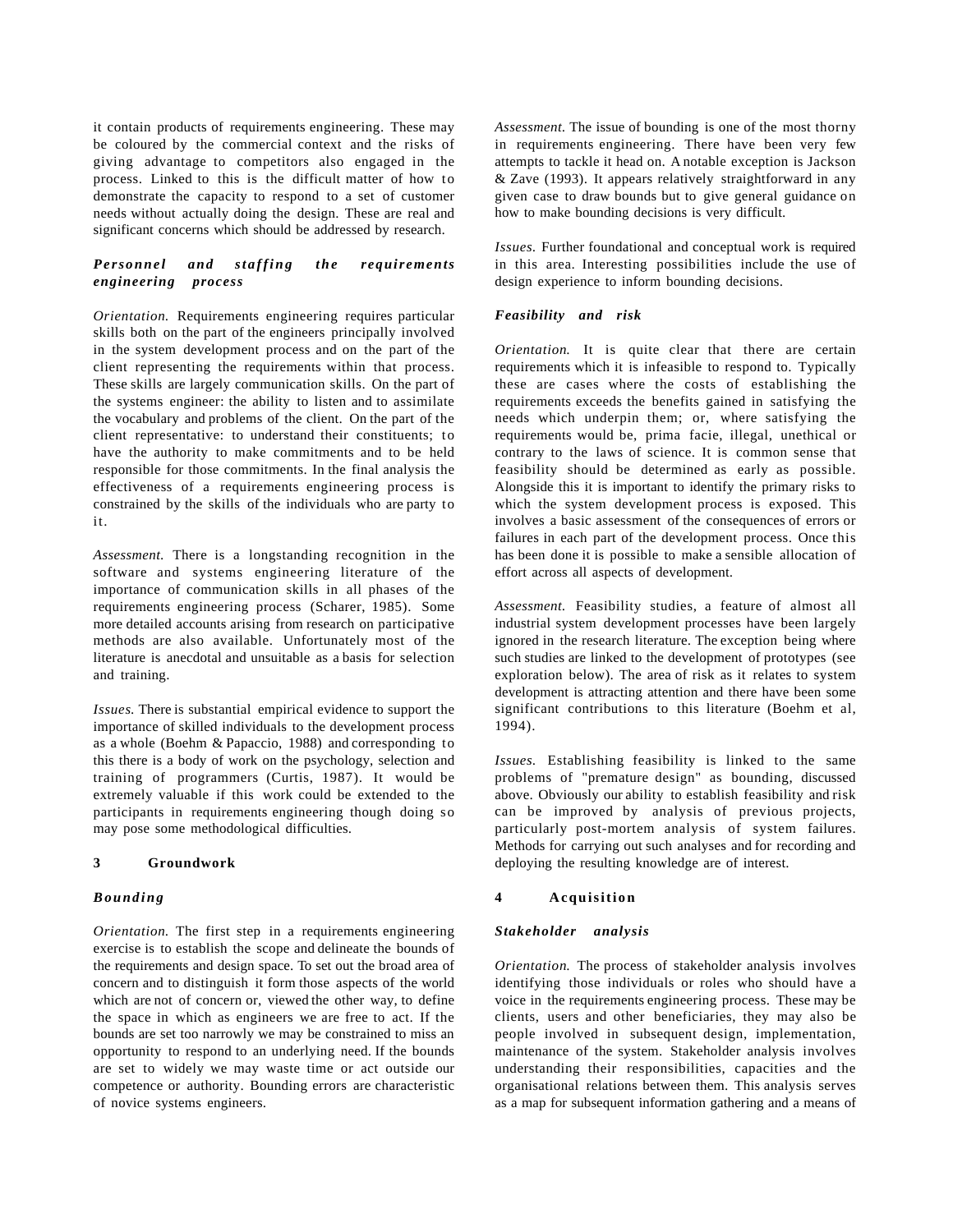interpreting the information provided and its status.

*Assessment*. There are two threads making up current work on stakeholder analysis. The first thread arises out of work on viewpoint-based methods in which viewpoints are tied to client authorities responsible for information provided within those viewpoints (Kotonya & Sommerville, 1992). The second thread arises from work on enterprise modelling in which identifying stakeholders is part of the process of modelling the organisational environment in which the system is to be placed (Blyth et al, 1993).

*Issues*. The work in this area needs to be brought together. From the method thread - organised guidance to assist in identifying stakeholders; from the enterprise modelling thread - modelling schemes for capturing the products of analysis. Means for reasoning about, and drawing consequences from, stakeholder analysis can be built on this.

#### *Participation*

*Orientation*. Requirements engineering is a group process involving cooperation. An important part of the requirements engineering task is facilitating collaborative work, consensus building and negotiation between stakeholders.

*Assessment*. There has been a significant body of work on participation and cooperation in requirements engineering. The most significant of this is the work on participative, joint or facilitated systems development (Macaulay, 1993) This work is related to, but distinct from, work on the application of "groupware" to requirements engineering (for example Kaplan, 1992).

*Issues*. The shortcomings, and hence the research issues, in this area are mostly common to the study of cooperative work in general (Grudin, 1990). There is not much solid empirical work and what there is, is too narrow to form a basis for effective support, either by tools or methods. The underlying models of cooperation are too impoverished to have real application in a complex task such as requirements engineering.

## *Information gathering*

*Orientation*. Probably the most difficult task in requirements engineering is information gathering - that is gathering information on the needs and the "domain" or "environment" in which these needs are situated. This information may be set down in large documents, may be held by identifiable experts, may be buried in the work practices of individual users, and so on.

*Assessment*. For the most part the techniques available in this area have been borrowed from related fields. Requirements engineering has yet to evolve a distinct set of techniques of its own. The use of structured interviews and questionnaires is frequently cited but little analysed. Similarly text and document analysis. Techniques such as repertory grids have been drawn from area of knowledge acquisition. An interesting emergent area is the use of ethnographic and associated "observational" methods. A good starting point is Goguen & Linde (1993).

*Issues*. It is already evident that any realistic domain requires a judicious selection and combination of techniques. How to make such a selection and combination is however far from clear. There is clearly significant scope for further work in this area.

#### **5 Modelling**

#### *Value modelling*

*Orientation*. Decisions and tradeoffs required during design must be built on a systematic appreciation of those attributes (loosely, qualities) which are valued in a system which responds to the originating needs. This means building a model, independent of any subsequent implementation decisions, that documents and relates these values.

*Assessment*. It is unsurprising, given that the literature on software engineering does not recognise decision between alternatives and tradeoffs at any level above choice of algorithm, that it does not take a value-based view of requirements. Some relevant analysis can however be found in the ideas of multi-perspective development, for example the use of utility analysis by Robinson (1990). The general engineering design literature Finkelstein & Finkelstein (1983) and discussions of quality management provide some useful pointers.

*Issues*. The application of multi-criteria decision making techniques in software development as a whole is an interesting open area. Techniques such as QFD (Brown, 1991) which have been extensively applied to manufacturing development may be transferable.

## *Modelling goals and required services*

*Orientation*. The core of requirements engineering, and the primary means by which the needs are rendered in a form that can be used to realise them, is the identification of the goals that a projected system is required to satisfy and the services that it should supply. The goals may, of course have interdependencies or conflicts which must be modelled and where appropriate resolved. In certain circumstances, goals may be interpreted as service provision; however, in identifying these it is necessary to identify the "external" actions the system should perform without constraining precisely how they should be performed.

*Assessment*. A number of approaches have emerged which explicitly represent goals and build a system model round these goals. Foremost among them are: Feather (1987);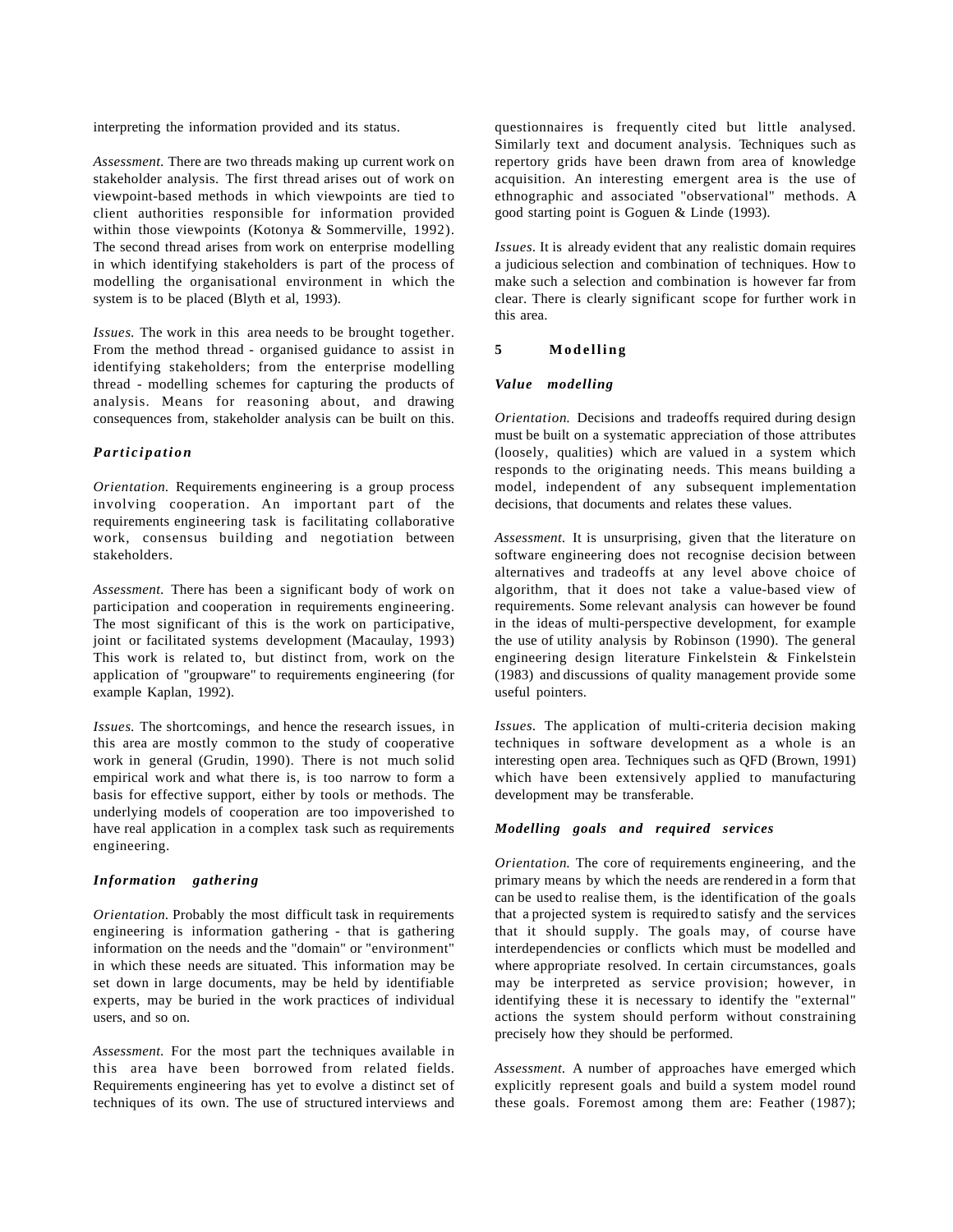Dardenne et al (1993); Fickas & Helm (1992). Though these approaches differ in specifics the broad outline is the same. I regard them as among the most promising work in the broad area of requirements engineering.

*Issues*. The approaches all provide means of modelling goals and reasoning about the relations between those goals. They are weak on techniques for actually identifying those goals. If the approaches developed in this area are to be taken up in practice they need to be properly tested in large case studies. Some merging of related methods would be beneficial. The approaches may also have to be shorn of representation schemes which, while important to their development hinder further exploitation.

#### *Domain modelling*

*Orientation*. The projected system will reside in an environment whose structure and behaviour must be understood. To this end a model, or more accurately models, of the environment must be constructed. These models must be in a form that the interactions of the system with the environment can be defined.

*Assessment*. The term domain modelling has been used in a variety of different senses a common usage is that of modelling an "application domain" within which a class of related systems will be built. This is a reuse issue, discussed below. I am employing a less conventional use of the term, that of modelling the "domain" objects with which a projected system system will interact. Clearly there is an overlap between these usages. The main contributions to this area are the object-oriented analysis methods for example Rumbaugh et al. (1991).

*Issues*. A practical problem in this area is deciding among the various methods and associated modelling schemes that have been proposed. As yet no clear means of assessing these proposals has emerged. A number of interesting approaches to the identification of domain objects have been suggested, mostly based on the use of events and scenarios (Jacobsen et al, 1992). This seems an important and interesting area for further research.

#### *Task analysis*

*Orientation*. Most systems interact with humans. It is essential therefore to identify these people and understand the tasks that they perform using the system. This model can be used to predict the problems they might encounter and to suggest ways in which the interface to the system can be organised to have a better fit with their tasks and the way in which they understand the system and its properties.

*Assessment*. In some sense much of the work carried on under the heading of task analysis mirrors other modelling carried out in requirements engineering. The difference is in the modelling focus and in the type of analysis to which these

models are subject (to determine user based notions of consistency, complexity, and so on). A reasonable review is given in Johnson (1992).

*Issues*. Task analysis has largely been of concern to the user interface design community and the techniques which have arisen from it have, with some notable exceptions (Lim et al, 1990), not been treated as part of a larger systems engineering process. Work on method integration is required and may yield substantial economies as information collected in task models is obtainable elsewhere in the requirements engineering process. Further work on identifying relevant aspects of human task performance that can be derived from task models is also required.

#### *Reuse*

*Orientation*. It might be thought from the discussion above that requirements engineering is always done de novo. This is, of course far from the case. There is scope for reusing both the products and process of requirements engineering from previous exercises and for organising the process of requirements engineering so as to enhance the opportunities for subsequent reuse.

*Assessment*. Obviously the use of modelling schemes, employing inheritance or the like, which are capable of supporting reuse have attracted attention within requirements engineering. The most significant application of these schemes has been in the specification of "families of systems", where rather than setting down the requirements for a single system, the system is seen as an member of a family or class of related systems which share goals, services, domain models, and so on (Garlan, 1989). There is some evidence that for narrow domains with small variants, this approach may yield dividends, at the higher level however (Reubenstein & Waters, 1989) it is unproven. An interesting development in this area is the use of case-based techniques for example Maiden & Sutcliffe (1992).

*Issues.* I must confess to a scepticism about reuse in requirements engineering. This stems from a basic discomfort about the overall idea of reuse in the context of requirements (as distinct from design) and broader research strategy worries about treating with reuse before we have established practice for use. I feel effort is better spent in the weak link of reuse - giving developers the ability to rapidly assimilate and understand the documents and models produced by others. Given that my scepticism is unlikely to turn the tide of work on reuse the research issues are the construction of significant case bases and generic domain models for realistic domains.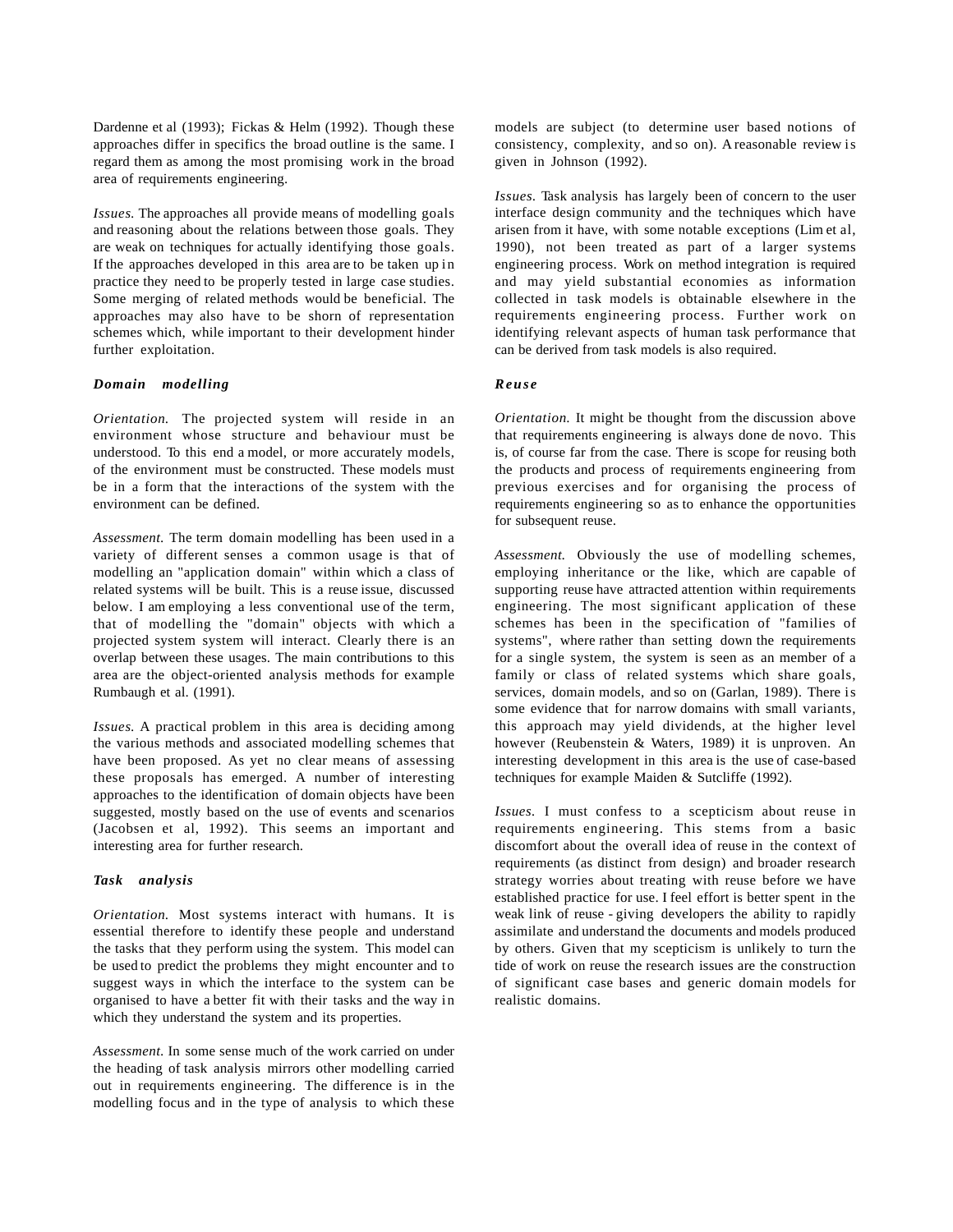## **6 Analysis**

#### *Va l i d a t i o n*

*Orientation*. Assuming that the acquisition and modelling processes are imperfect some validation of the products of the requirements engineering process is necessary. That is, they must be analysed in order to establishing the extent to which they accurately embody the requirements. Where there is a mismatch between the conception of the stakeholders and the requirements as documented this must be ironed out.

*Assessment*. The bulk of the work on validation has concentrated on exploration and inspection which are discussed separately below. Much of the remainder has concentrated on providing modelling schemes which are, in some sense, easy to validate (graphical languages and so on). Other work relevant to validation includes the use of scenarios (Benner et al, 1992) and specification animation (Finkelstein & Kramer, 1991). Work on tools which allow multiple views and browsing of complex document and model structures are also significant (see information management below). Alternative directions are suggested by work on specification critiquing (Fickas & Nagarajan, 1988) and on annotation schemes for marking errors in specifications (Finkelstein, 1992).

*Issues*. Ideally validation should be as tightly tied to and interleaved with requirements production as possible. However organisational factors can intervene to prevent this. In such cases the validator may be faced with large amounts of information and no guidance on how to proceed or what questions to ask. Research on methods for providing such guidance and on developing interesting or relevant questions to ask of the products of requirements engineering would be valuable.

## *Exploration*

*Orientation*. It is well known that when confronted with a system people are able to identify its merits and demerits while unable to set down their requirements on a blank piece of paper. One way round this problem is to build a prototype or devise a system simulation as a vehicle for exploring the requirements.

*Assessment*. There is a considerable body of work on prototyping and exploratory development. An example of such work immediately relevant to requirements engineering is Luqi (1992). Perhaps the most interesting area of work is at the meeting point of formal specification and exploration both in executable specification and automated reasoning.

*Issues*. The difficulties of exploration are well documented: what should be included in the prototype or simulation; how much of the prototype or simulation should be carried through to the final realisation; and, how to guide exploration and organise feedback. Despite the amount of

work in the area these difficulties remain as unresolved research issues.

## *Ve r i f i c a t i o n*

*Orientation*. Verification seeks to establish that the subsequent products of the development process accurately reflect the requirements as documented (note the distinction between this and validation). It is no use taking great care with the requirements only to be unable to check that they are carried forward through development, for example to the formulation of a testing programme, in a consistent fashion.

*Assessment*. Software development orthodoxy sets down that at each stage in software development you should be able to prove that the specification (however construed) you have developed is secure with respect to the preceding specification. There is a great deal of research aiming to establish the means to achieve this a good selection can be found in IWSSD (1993).

*Issues*. Clearly, automated support for formal reasoning and proof requires significant further research. However, for those who are not wholehearted subscribers to the formal or transformational development agendas the issues are less clear. Verification becomes a matter of consistency management (Finkelstein et al, 1994) in which inconsistency is tolerated at certain points in development while at others consistency is checked and enforced. Taking this more permissive view of verification poses research challenges which still have to be resolved.

## *Inspection*

*Orientation*. To complement more formal analysis, systematic inspection is a proven route to eliminating errors. The purpose of inspection is to remove errors and misconceptions as near source as possible hence reducing costs of rework. The basic approach involves defining exit criteria for each of the major elements of the requirements engineering process and establishing team based review with respect to these criteria. Analysis of the results of such inspections can be used for requirements engineering process improvement.

*Assessment*. Inspection is proven to work, it is simple and widely used throughout industry. It should follow from this that there is widespread research interest. Strangely this is not the case. The cornerstone of most research and practice in the area of inspection is still Fagan (1976). There have been some refinements (Porter & Votta, 1994) but the basic approach remains essentially unchanged. Inspection as a software engineering activity lends itself nicely to data gathering and empirical research.

*Issues*. The use of computer support for inspection and automated data gathering are deserving of attention. The development of groupware support for inspection has been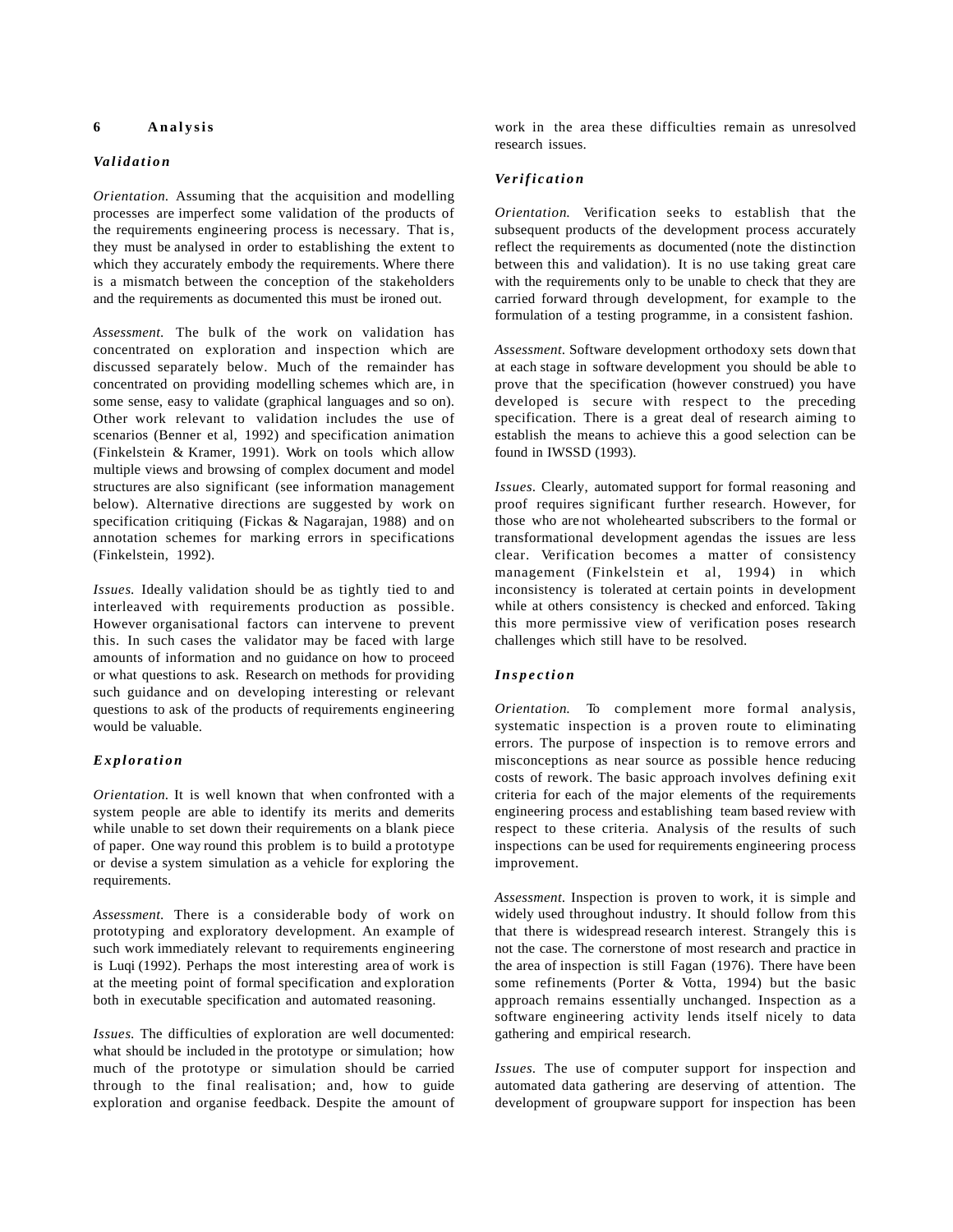considered (Johnson, 1994) there is however considerable scope for further work in this area.

## **7 Measurement**

### *Metrics*

*Orientation*. A requirements engineering process is not much different from any other industrial process. It is important that the process be predictable and that schedule commitments are met with reasonable consistency. This means measurement of the products and process of requirements engineering and statistical control applied to process improvement.

*Assessment*. Without a settled or established requirements engineering process and an agreed set of products derived from that process it is difficult to define appropriate metrics. It should not be surprising therefore that work on metrics has not devoted much attention to requirements engineering. A good review appears in Fenton (1991). Some of the simpler metrics discussed in the literature, for example error detection rates, are broadly applicable across software development and can often provide useful indicators in requirements engineering

*Issues*. Progress on requirements metrics must lag inevitably research in requirements engineering. While I acknowledge the importance of measurement, a broad range of general purpose metrics in this area may not be achievable in the medium-term future.

## *Estimation*

*Orientation*. It is the responsibility of requirements engineering to supply preliminary estimates of development cost, effort and schedule. These estimates may be derived from the measurements discussed above and records of development experience. However, this is an area in which current requirements engineering practice is inadequate.

*Assessment*. Much of what has been said above for metrics applies to estimation. which adds to the challenges of measurement those of predictive models (Boehm & Papaccio, 1988) and data collection.

*Issues*. Following on from the comments on metrics I would not place research on estimation high on a requirements engineering research agenda. However we need to frame requirements engineering processes and products with a view to estimation. This means among other things building support for comprehensive data collection into methods and tools.

#### **8 Communication & Documentation**

#### *Information management*

*Orientation*. The requirements engineering process produces large amounts of richly interrelated technical information and documentation. Some of this is textual, some graphic (drawings and diagrams). Storage and retrieval and production of high quality, tailored documentation is of considerable practical importance

*Assessment*. There have been substantial improvements in software support for this task based largely on improvements on improved database technology for example James (1994). The broad thrust of research in this area is linked to progress on software engineering repositories and the associated issues of distribution and long transactions.

*Issues*. In the future we can expect to add video and sound records of technical meetings and document annotations. There has been some preliminary work on this (Christel et al, 1993). The management of this information and its use in a principled manner is of research interest. Information presentation and extraction from large volumes of requirements engineering also presents interesting research issues.

## *Recording rationale and argumentation*

*Orientation*. In the discussion above we have placed great emphasis on the creation and tracking of models, specifications and associated information - the products of requirements engineering. However in most system development processes more than 70% of costs are in rework and half the effort in these activities are about understanding the system in order to make effective corrections and enhancements. In order to achieve this understanding you need to know what decisions were considered, assumptions made and alternative solutions rejected. This information may be remembered but with time and staff turnover it soon gets lost. It is essential to keep a "process-oriented" record of the rationale and argumentation underpinning the products of requirements engineering.

*Assessment*. This area has attracted much attention with variants of, and improvements on, the work of Conklin (1989). For a useful discussion see Lee & Lai (1991) and for tool support Kaplan et al. (1992). Recent work of Potts et al. (1994) suggests more focussed application of argumentation support in requirements engineering.

*Issues.* The use of argumentation support in systems development as a whole has proceeded rapidly without any systematic assessment. Different argumentation schemes have been advanced without a clear understanding of their advantages and drawbacks with respect to existing proposals. This needs to be rectified before the area can advance further.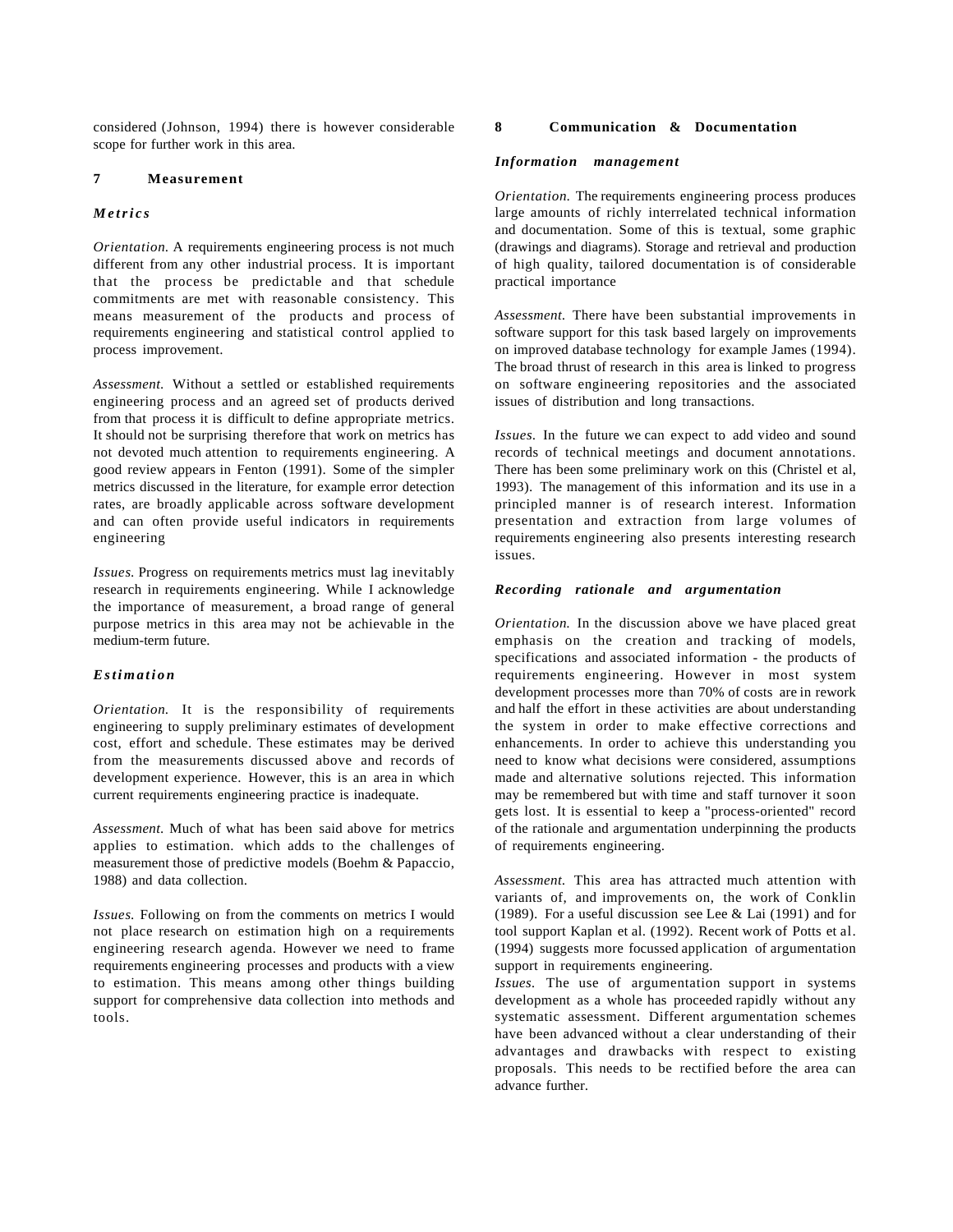## *Traceability*

*Orientation*. Traceability is the ability to follow the "life" of requirements in both a forward and backward direction through the development process. Forward traceability is needed to demonstrate how a requirement is manifested in a system and the intermediate products of system development. Backward traceability is required in order to maintain the integrity of the requirements in the face of subsequent design changes or in the environment in which the system operates.

*Assessment*. This area has recently seen an upsurge in research interest. The bulk of the work concentrates on the ability to link fragments of text, to visualise navigate these links. A detailed assessment is included in Gotel & Finkelstein, 1994.

*Issues*. In this assessment the issue of "pre-requirements traceability" is highlighted. In particular the problems of linking artifacts produced during requirements engineering to the groups and individuals involved in their production. Some interesting ideas on the use of truth-maintenance and constraint networks in this context are also emerging and appear worthy of further research attention.

## *Standards and Conformance*

*Orientation*. Most organisations with mature systems engineering practices require conformance to external standards and codes of practice which set down how requirements should be documented and how the process should be organised.

*Assessment*. For the most part standards and guidelines in the requirements engineering consist of rather crude checklists and prescribed document layouts (for a good collection of examples see Dorfman & Thayer, 1990).

*Issues*. Standards constitute minimal good practice thus there will always be a gap between what is suggested by standard bodies and the state-of-the-art. In an area of rapid change such as requirements engineering this is doubly true. However I am inclined to the view that standards in the requirements engineering area have slipped further from what is known in research and advanced practice than is acceptable. This is a challenge to those involved in the standards process, particularly large system procurers, to reexamine this area.

## **9 Conclusion**

I have highlighted a spread of issues that belong on a requirements engineering research agenda and have where possible tried to indicate the priority I believe should be attached to them. However, by presenting these issues area by area I have missed what I regard as the most important problem in requirements engineering research and practice. We lack an adequate understanding of the requirements

engineering process as a whole. That is of how the many individual contributions can be assembled into a coherent tool-supported method (using that term loosely). Alongside advance on the issues highlighted above there is an important need for consolidation at both the conceptual and pragmatic levels.

#### **Acknowledgements**

I would like to acknowledge my colleagues at Imperial College and at City University for their guidance. I am grateful to the BritishCouncil for travel support.

#### **References**

Benner, K.; Feather, M.; Johnson, W.L. & Zorman, L. (1992); Utilizing Scenarios in the Software Development Process; Proc. IFIP WG 8.1 Working Conference on Information Systems Development Process; North-Holland.

Blyth, A., Chudge, J., Dobson, J. & Strens, M. (1993); ORDIT: a new methodology to assist in the process of eliciting and modelling organisational requirements; ACM Conference on Organizational Computing Systems 1993; pp 216-223, ACM Press.

Boehm, B.; Bose, P.; Horowitz, E. & Lee, M.J. (1994); Software Requirements as Negotiated Win Conditions; Proc. 1st International Conference on Requirements Engineering; pp 74-83, IEEE CS Press.

Boehm, B.W & Papaccio, P.N. (1988); Understanding and Controlling Software Costs; IEEE Transactions on Software Engineering, SE4, 10, pp 1462-77.

Brown, P. (1991); QFD: echoing the voice of the customer; AT&T Technical Journal; March-April; pp18-32.

Christel, M.; Wood, D.; Stevens, S. (1993); AMORE: The Advanced Multimedia Organizer for Requirements Elicitation; CMU Technical Report; CMU/EI-93-TR-12.

Conklin, J. (1989); Design Rationale and Maintainability; Proc 22nd Hawaii International Conference on System Sciences; II, pp533-539; IEEE CS Press.

Curtis, B. (1987); Five Paradigms in the Psychology of Programming; MCC Technical Report; STP-132-87.

Dardenne, A.; Fickas, S. & van Lamsweerde, A. (1993); Goaldirected Requirements Acqusition; Science of Computer Proigramming; 20, pp 3-50.

Davis, A.M. (1990); Software Requirements: analysis and specification; Prentice Hall Inc.

Dorfman, M. & Thayer, R.H. (1990); Standards, Guidelines and Examples on System and Software Requirements Engineering; IEEE CS Press Tutorial.

Fagan, M.E. (1976); Design and Code Inspections to Reduce Errors in Program Development; IBM Systems Journal; 15, 3, pp 182-211.

Feather, M.S. (1987); Language Support for the Specification and Development of Composite Systems, ACM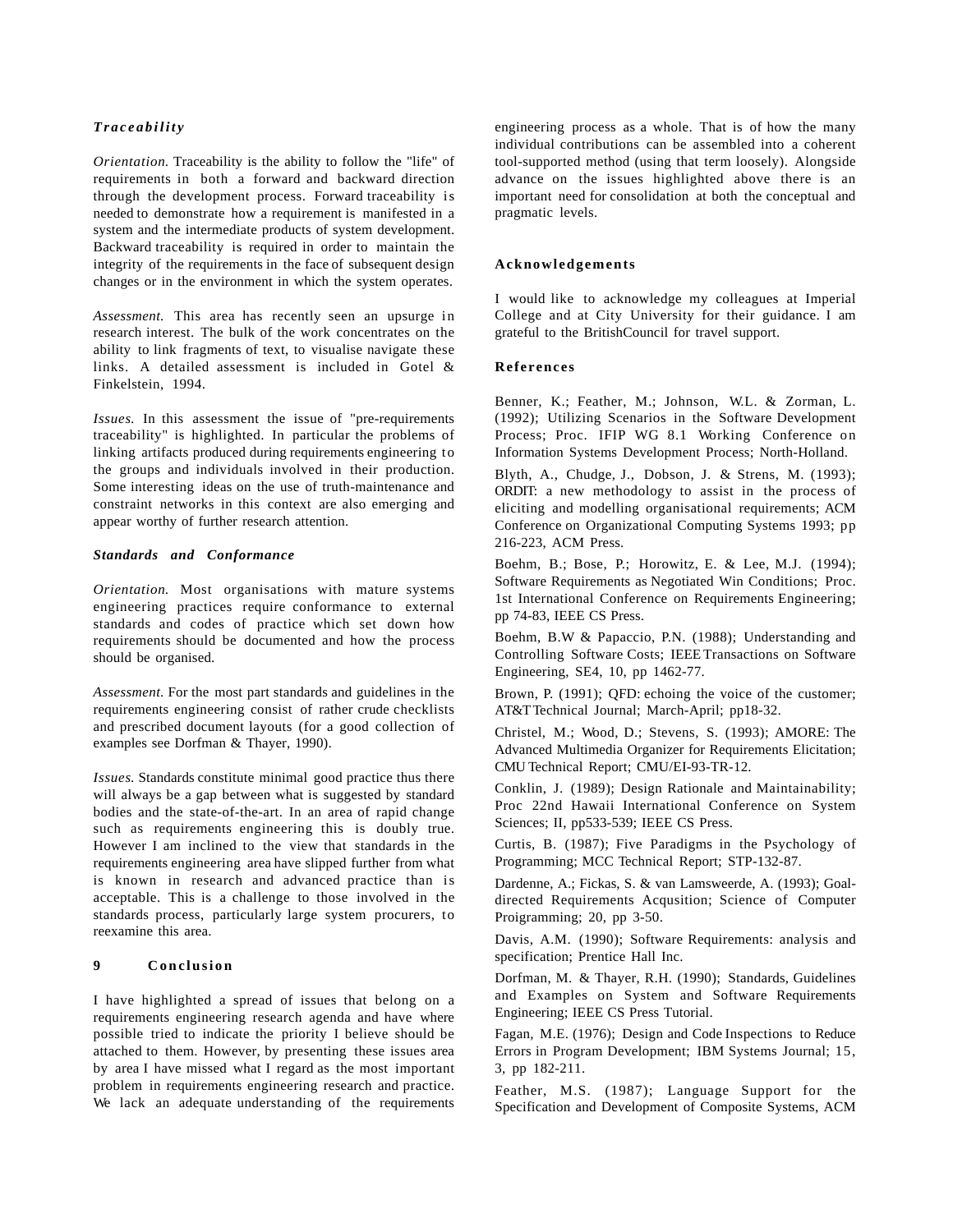Transactions on Programming Languages and Systems; 9, 2 , pp 198-234.

Fenton, N.E. (1991); Software Metrics: a rigorous approach; Chapman & Hall.

Fickas, S. & Helm, R. (1992); Knowledge Representation and Reasoning inthe Design of Composite Systems; IEEE Transactions on Software Engineering; pp 470- 482.

Fickas, S. & Nagarajan, P. (1988); Being Suspicious: critiquing problem specifications; Proc AAAI 88; 1, pp19- 24; Morgan Kaufmann Pub.

Finkelstein, A. & Finkelstein, L.(1983); Review of Design Methodology; Proc. IEE,130 ptA,4, pp213-222.

Finkelstein, A. & Kramer, J. (1991); TARA: Tool Assisted Requirements Analysis; Conceptual Modelling, Databases & CASE: an integrated view of information systems development; [Eds] Loucopoulos, P. & Zicari, R.; Addison-Wesley.

Finkelstein, A. (1992); Reviewing and Correcting Specifications; Instructional Science, 21, pp183-198.

Finkelstein, A.; Gabbay, D.; Hunter, A.; Kramer, J.; & Nuseibeh, B. (1994); Inconsistency Handling in Multiperspective Specifications; IEEE Transactions on Software Engineering; 20, 8, pp 569-578.

Garlan, D. (1989); The Role of Formalized Domain-Specific Software Frameworks; Proc. 5th International Software Process Workshop; IEEE CS Press

Goguen, J. & Linde, C. (1993); Techniques for Requirements Elicitation; Proc. IEEE International Symposium on Requirements Engineering; pp 152-164, IEEE CS Press.

Gotel, O. & Finkelstein, A. (1994); An Analysis of the Requirements Traceability Problem; Proc. International Conference on Requirements Engineering; pp 94-101; IEEE CS Press.

Greenspan, S.; Mylopoulos, J. & Borgida, A. (1994); On Formal Requirements Modelling Languages: RML revisited; Proc. 16th International Conference on Software Engineering; pp 135-147, IEEE CS Press

Grudin, J. (1990); Groupware and Cooperative Work: problems and prospects; [In] Laurel, B. [Ed.], The Art of Human-Computer Interface Design; Addison-Wesley.

Humphrey, W.S. (1988); Characterizing the Software Process: a maturity framework; IEEE Software; 5, 2, pp 73- 79.

Humphrey. W.S.; Kitson, D.H. & Kasse, T.C. (1989); The State of Software Engineering Practice: a preliminary report; Proc. 11th International Conference on Software Engineering; pp 277-288, IEEE CS Press.

IWSSD (1993); Proc. of the 7th International Workshop on Software Specification and Design; IEEE CS Press.

Jackson, M. & Zave, P. (1993); Domain Descriptions; Proc. IEEE International Symposium on Requirements Engineering; pp 56-64, IEEE CS Press.

Jacobsen, I; Christerson, M.; Jonsson, P. & Overgaard, G. (1992); Object-Oriented Software Engineering: a use-case driven approach; Addison-Wesley.

James, L. (1994); Practical Experience in Automatic Requirements Elicitation: the real issues; Proc. of Workshop on Requirements Elicitation for Software-based Systems (RESS); University of Keele, UK.

Johnson, P. (1992); Human Computer Interaction: psychology, task analysis and software engineering; McGraw-Hill.

Johnson, P. (1994); An Instrumented Approach to Improving Software Quality through Formal Technical Review; Proc. 16th International Conference on Software Engineering; pp113-122, IEEE CS Press.

Jones, M. & Brooks, L. (1994); Addressing Organisational Context in Requirements Analysis Using Cognitive Mapping;; Proc. of Workshop on Requirements Elicitation for Software-based Systems (RESS); University of Keele, UK.

Kaplan, S.M. et al (1992); Supporting Collaborative Software Development with Conversation Builder; Proc. ACM SDE; pp 11-20.

Kotonya, G. & Sommerville, I (1992); Viewpoints for Requirements Definition; Software Engineering Journal; 7 , 6, pp 375-387.

Lee, J. & Lai, K-Y. (1991); What's in Design Rationale?; Human-Computer Interaction; 6, 3-4, pp 251-280.

Lehman, M. (1985); Approach to a Disciplined Development Process - The ISTAR Integrated Project Support Environment; Imperial College Dept. of Computing Tech Report 85/19.

Lim, K.Y; Long, J.B. & Silcock, N. (1990); Requirements, Research and Strategy for Integrating Human Factors with Structured Analysis and Design Methods: The Case of the Jackson System Development Method; [In] Contemporary Ergonomics 1990; Proc. Ergonomics Society Conference; Taylor and Francis.

Lubars, M. & Potts, C. & Richter, C. (1993); Developing Initial OOA Models; Proc. 15th International Conference on Software Engineering; IEEE CS Press.

Luqi (1992); Computer-aided Prototyping for a Commandand-Control System Using CAPS; IEEE Software; 9, 1, pp 56-67.

Macaulay, L. (1993); Requirements Capture as a Cooperative Activity; Proc. IEEE International Symposium on Requirements Engineering; pp 174-181, IEEE CS Press.

Maiden, N. & Sutcliffe, A. (1993); Exploiting Reuseable Specifications Through Analogy; Communications of the ACM; 35, 4, pp 55-64.

Porter, A.A. & Votta, L.G. (1994); An Experiment to Assess Different Defect Detection Methods for Software Requirements Inspection; Proc. 16th International Conference on Software Engineering; pp 103-112, IEEE CS Press.